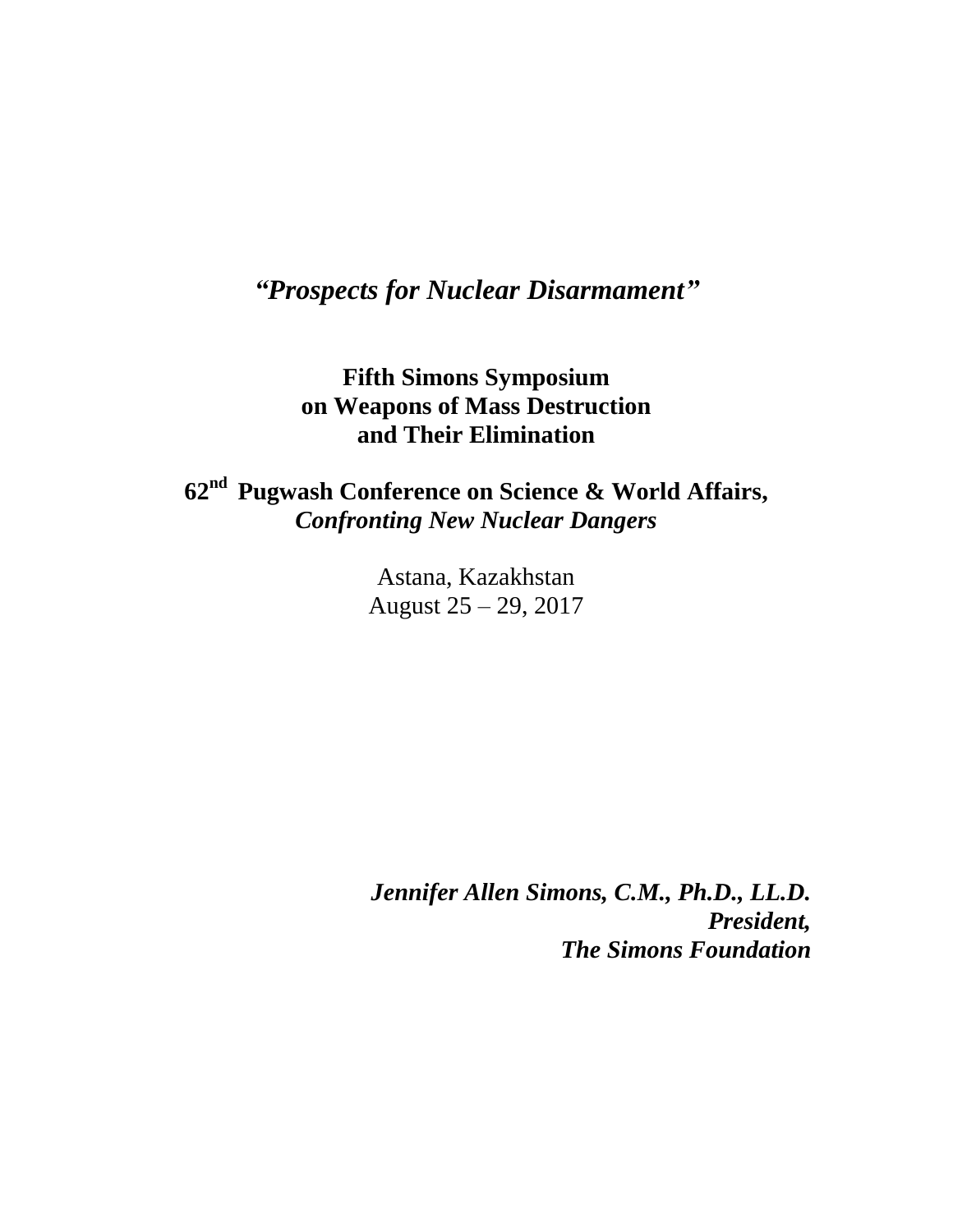I appreciate, very much, the opportunity to introduce the Fifth Simons Symposium on Nuclear Disarmament. I would like to add my welcome to those who have come before me; and congratulate the organizers of this  $62<sup>nd</sup>$  Pugwash Conference on Science and World Affairs. And I would particularly like to thank Chairman Kassym-Jomart Tokayev and the Senate of the Parliament of Kazakhstan and the Ministry of Foreign Affairs, for their contributions and support of the Pugwash Conference.

This is my first visit to Kazakhstan. But, in the Spring of 1991 when, in Canada, we learned of Kazakhstan's decision to close the Semipalatinsk nuclear test site, I travelled to Moscow with a Canadian Delegation to encourage the Soviet Union to reconsider its plan to shift testing to the unstable island of Novaya Zelma in the Arctic – an issue of great concern to Canada – and to *end all testing.*

Since then, Kazakhstan has become an independent country, returned its nuclear weapons to Russia, rid the country of more than half a ton of Highly Enriched Uranium, secured its nuclear facilities, and become a global leader in nuclear disarmament.

Kazakhstan has paid an enormous, catastrophic price for its disastrous experience as a Soviet testing site for nuclear weapons. And I extend my sympathy **for** the hundreds of thousands of Kazakh citizens who have died, **and to** those, still alive who suffer from the devastating effects of the nuclear tests; **and to** the future generations who - because of the altered genetic code - will continue to be subjected to these heart-breaking consequences.

I applaud President Nazarbayev for his vision – for the wisdom of his decision to the reject the standing of a nuclear power; and instead for his country to become a global leader in nuclear disarmament "working tirelessly to encourage other countries" to eliminate their weapons; and engaging in numerous other actions focused on a nuclear weapon free world. President Nazarbayev, himself, deserves his recently announced prize because of Kazakhstan's major "contribution to nuclear disarmament and global security."

Another leader in nuclear disarmament is my good friend and colleague, Jayantha Dhanapala - who is responsible for the establishment of the Simons Symposium on Nuclear Disarmament at Pugwash Conferences – and I want to express my regret, Jayantha, that your ten-year term as President of Pugwash Conferences has come to an end.

As Chair of the 1995 Nuclear Non-Proliferation Review Conference, Jayantha Dhanapala masterfully secured the Conference's success in the adoption of the indefinite extension of the Treaty; in which the nuclear-weapon states *reaffirm* their commitment- to quote from the Treaty - *to pursue in good faith negotiations on effective measures relating to nuclear disarmament.* The fulfillment of which required *the determined pursuit by the nuclear-weapon States of systematic and progressive efforts to reduce nuclear weapons globally, with the ultimate goal of eliminating those weapons*. 1

1

<sup>1</sup> Quoted in George Perkovich, *The Nuclear Ban Treaty: What would Follow?,* Carnegie Endowment for International Peace, 31 May, 2017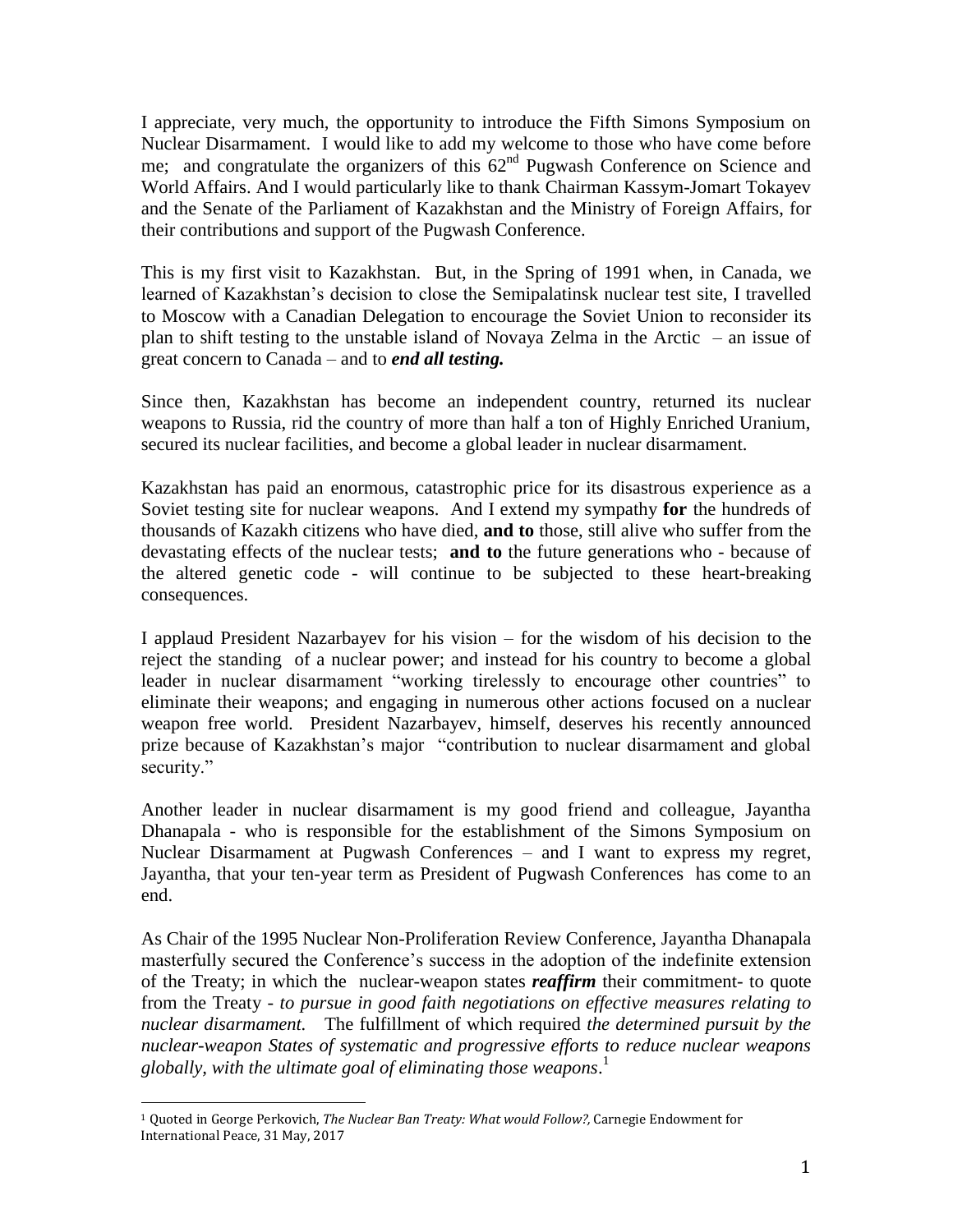I first met Jayantha Dhanapala when he was United Nations Under-Secretary for Disarmament Affairs. In that position, he was an exceedingly forceful proponent of the third pillar of the NPT – the fulfilment by the nuclear weapons states to eliminate their nuclear arsenals. I was impressed by his strong principled stand against the nuclear weapons states' concept *and still current pursuit* of managed and controlled proliferation – its failure manifested in the acquisition of nuclear weapons by India, Pakistan and Israel; in the covert operations of Iraq, Syria and Libya; and in the current threat posed by North Korea. As a former U.S. Ambassador said at a recent conference, "we have never succeeded in stopping a nuclear aspirant country."<sup>2</sup>

Jayantha, please accept my deep appreciation and thanks for all you have done, and  $-I$ am sure – will continue to do.

I do hope that you will carry on as a potent voice for nuclear disarmament because, in your strong words of criticism and your principled stand against managed and controlled proliferation, you expressed the truth - *the root cause* - of the dangerous situation, in which we find ourselves today,

The Symposium topic, *Prospects for Nuclear Disarmament*, comes at a time when the situation does not look at all promising. As the Global Zero Nuclear Crisis Group points out, the risks of a nuclear exchange, or a nuclear war, are unacceptably high with current potential catastrophic flash points between India and Pakistan; the United States and Russia; NATO and Russia; and in the Korean Peninsula – which is causing us so much anxiety – even fear – today.

It is very clear that the nuclear weapons states have no intention of disarming. On the contrary, they have repudiated the Nuclear Weapons Ban Treaty; with the United States, France and the United Kingdom issuing a joint statement denouncing the Treaty – and I quote – "We do not intend to sign, ratify or ever become party to it."<sup>3</sup>

Every nuclear weapons state is modernizing, creating new capabilities for its arsenals, and financially planning for their retention far into the future. As well, every nuclear weapon state in Asia is building up its arsenal.

So the question becomes what will it take for them to eliminate their nuclear weapons? It is becoming increasingly clear that it will probably take a nuclear detonation, or a nuclear war with its catastrophic consequences, for them to disarm and destroy their weapons that is, if they are still around!

The current greatest danger is the acceptance of North Korea as a nuclear weapons state because it will reward withdrawal from the NPT, and encourage other NPT-allowed nuclear-capable states in further proliferation. Most importantly, it *entrenches failed policy and practice,* and jeopardizes the safety and security of the world.

1

<sup>2</sup> Kathleen Stephens, former American Ambassador to Seoul, quoted in *U.S. Opens Door to Talks With North Korea, While Flexing Military Muscle,* David Sanger, NYTimes, August ust 2, 2017

<sup>3</sup> quoted in Richard Falk, *Challenging Nuclearism: The Nuclear Ban Treaty Assessed,* July 14, 2017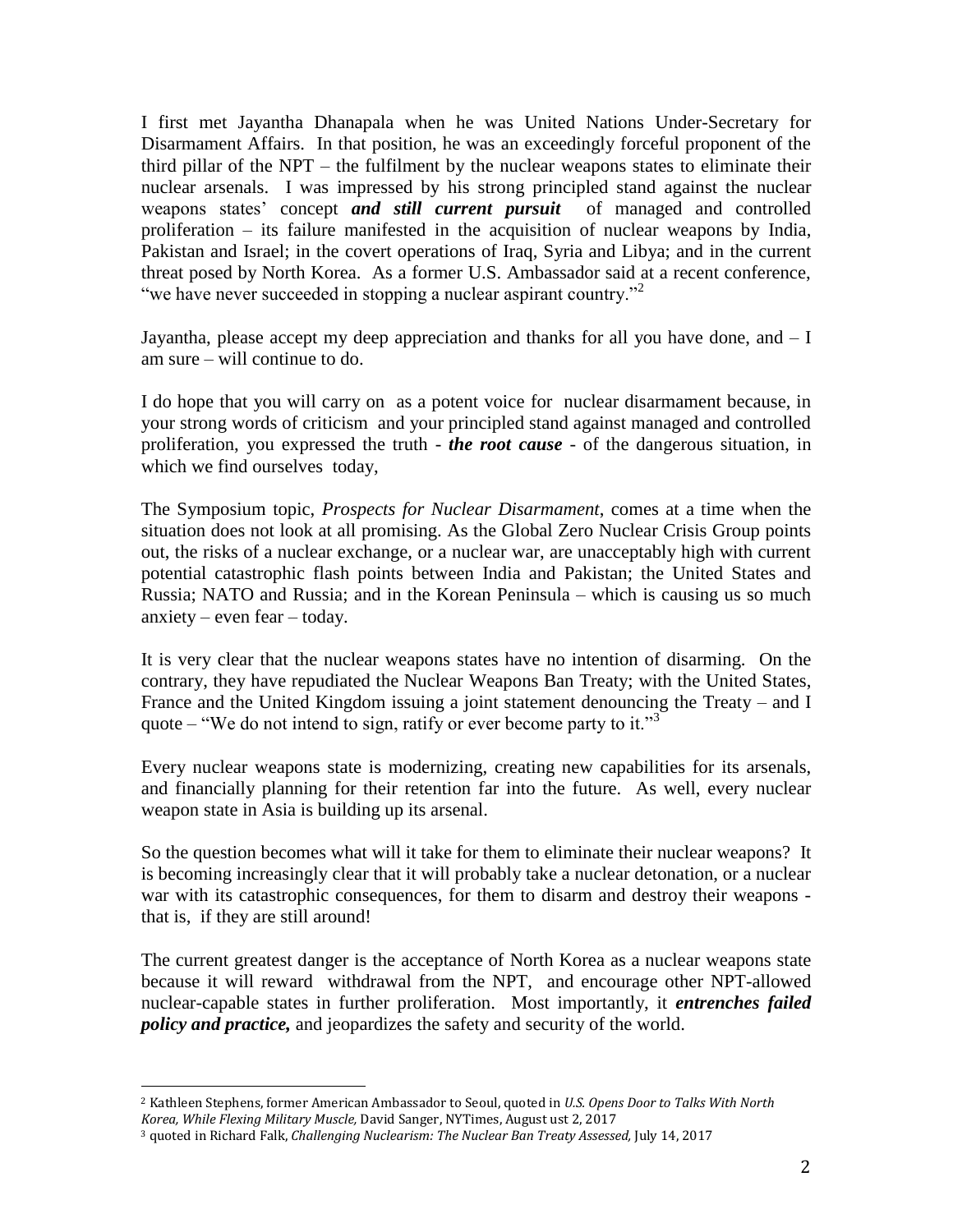It is imperative that North Korea end its nuclear and missile tests and *denuclearize*. The global community must not accept North Korea as a nuclear weapons state – not even as a member of the **non**-NPT outlier club: **Israel** whose weapons were probably an incentive for the programmes in Iraq, Iran and Libya; **India and Pakistan** – their weak command and control systems "vulnerability to human error, system malfunction, cyber" and terrorist attacks, pose an immense danger to the world community. 4

To encourage North Korea to denuclearize, and in an endeavour to prevent both President Trump and Mr. Kim Jong-un from blundering into war, I call upon President Nazarbayev, and the Government of Kazakhstan, to host and to lead a renewal of the former 6-party talks between North Korea, South Korea, Russia, China, Japan and the United States.

As precedent is Kazakhstan's immense contribution to the success of the Iran negotiations. Kazakhstan and North Korea already share a connection. Kazakhstan was deeply engaged in the negotiations for the nuclear weapons ban treaty. And it is noteworthy that North Korea was the only state with nuclear weapons to vote in favour of negotiating this Treaty.

Kazakhstan is a model which North Korea would do well to follow. The goals of the Kazakhstan and North Korea are similar – economic growth, investment, trade, international recognition and security. The chosen paths, though, are completely different with Kazakhstan choosing to be rid of its nuclear weapons and to be a responsible and respected member of the world community.

Mr. Kim, on the other hand, believes that North Korea can only be secure enough to focus on economic growth if North Korea has a nuclear deterrent, <sup>5</sup> and is said to be modelling itself on China's path to the P-5 - the simultaneous pursuit of nuclear weapons and economic development.

Kazakhstan's economy has benefited substantially over the past decade. And as a nuclear-free member of good standing in the global community, with a strong and growing economy, Kazakhstan can demonstrate to North Korea that its nuclear and missile tests act against its own interest because of the consequent multilateral economic sanctions and pariah status.

North Korea is not the only current impediment to nuclear disarmament.

1

The world has undergone a huge tectonic shift of changing demographics – mass migration - the consequences of war and climate change; runaway capitalism creating extremes of poverty and wealth; the extraordinary rise of the information technology,

<sup>4</sup> Ramesh Thakur *Asia-Pacific and Global Nuclear Orders in the Second Nuclear Age.*APLN/CNND Policy Brief No.21, July 2016

<sup>5</sup> *Meet Kim Jong-un, a Moody Young Man With a Nuclear Arsenal b*y Choe Sang-Hun August, 10, 2017, New York Times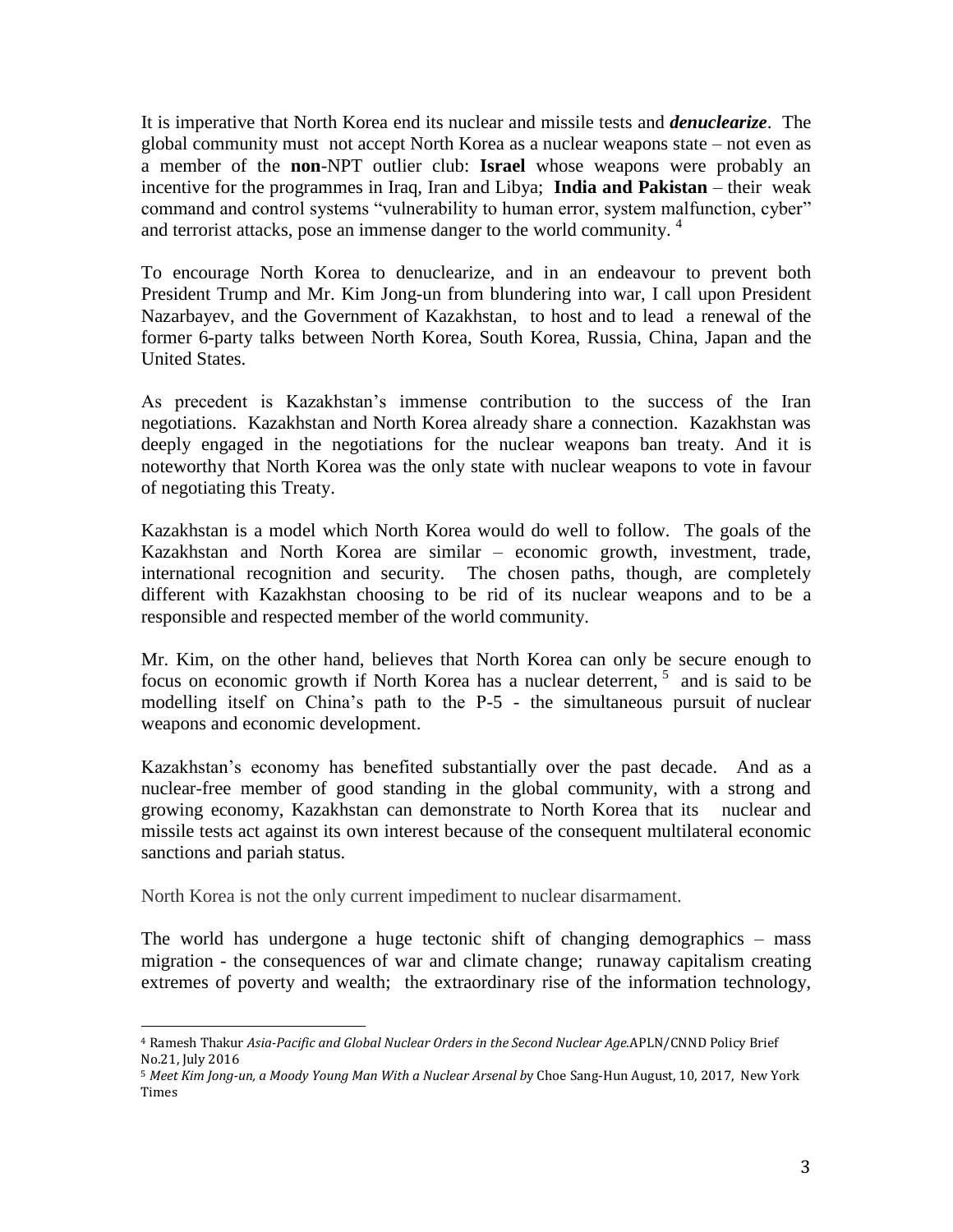affecting employment and livelihoods; and weaponized for disinformation warfare - a potent combination, giving rise to right-wing extremism, to xenophobia, to nationalism, unilateralism, and to an angry electorate desperate for change, who, in the United Kingdom, voted to leave the European Union; and in the United States, elected Donald Trump as President.

As a consequence, we are facing a kaleidoscope of changing alliances: the decline of the United States as a world leader, the emergence of China as a superpower, a resurgent and aggressive Russia, the loss of the United Kingdom as a member of the European Union, illiberal democracies in the NATO countries of Poland, Hungary and Turkey.

So what does this mean for nuclear disarmament?

<u>.</u>

Since 1946 the United States has been responsible for the majority of nuclear disarmament initiatives – though not always taking the last step – for example, to eliminate its weapons, the ratification of the CTBT, its withdrawal from the ABM Treaty.

President Trump with his isolationist stance, his repudiation of alliances and treaties, is making it clear that the United States is loathe to take - or has lost - its former leadership role in the world. And the United States, under President Trump, is considered by Former CIA and National Security Agency Director, General Michael Hayden to be "the most disruptive force in the world today."<sup>6</sup>

The United States is considered to no longer be a trusted partner in international alliances. World leaders, including allies and defence allies are "re-evaluating their relationships with the United States."<sup>7</sup> Unease and lack of trust in President Trump is provoking calls in South Korea and Japan for their own nuclear weapons.

President Trump's reluctant affirmation of Article 5 has created uncertainly among NATO partners about the reliance of American security assurances which President Trump has called into question."<sup>8</sup> This creates a potential fracture of the NATO Alliance.

The uncertainty of President Trump's intentions, a resurgent, aggressive Russia, and the United Kingdom's decision to leave the European Union, has strengthened the resolve of the European Union to establish its own Defence Alliance with, perhaps, France as the only European nuclear power.

<sup>6</sup> Robin Wright, *Why is Donald Trump Still so Horribly Witless About the World,* The New Yorker, August 7th, 2017 <sup>7</sup> German Chancellor, Angela Merkel saying that "*We Europeans must really take our fate into our own hands,"*  and that "Europe *could no longer 'completely depend'* on the US and the UK, following the election of President Trump and the triggering of Brexit."

Canada's Foreign Minister Chrystia Freeland has said in Parliament that "*Canada can no longer rely on Washington for global leadership."* Australia's Foreign Minister, Julie Bishop, in March claimed *many regional partners were locked in a 'strategic holding pattern' waiting to see which direction Trump would go.". (*The Guardian Weekly, 30 June 2017[; www.bbc.com/news/world-europe-40217085;](http://www.bbc.com/news/world-europe-40217085) Globe & Mail. June 5<sup>th</sup>, 2017.

<sup>8</sup> NYTimes, *European Nuclear Weapons Program Would be Legal, German Review Finds,* Max Fisher, July 5, 2017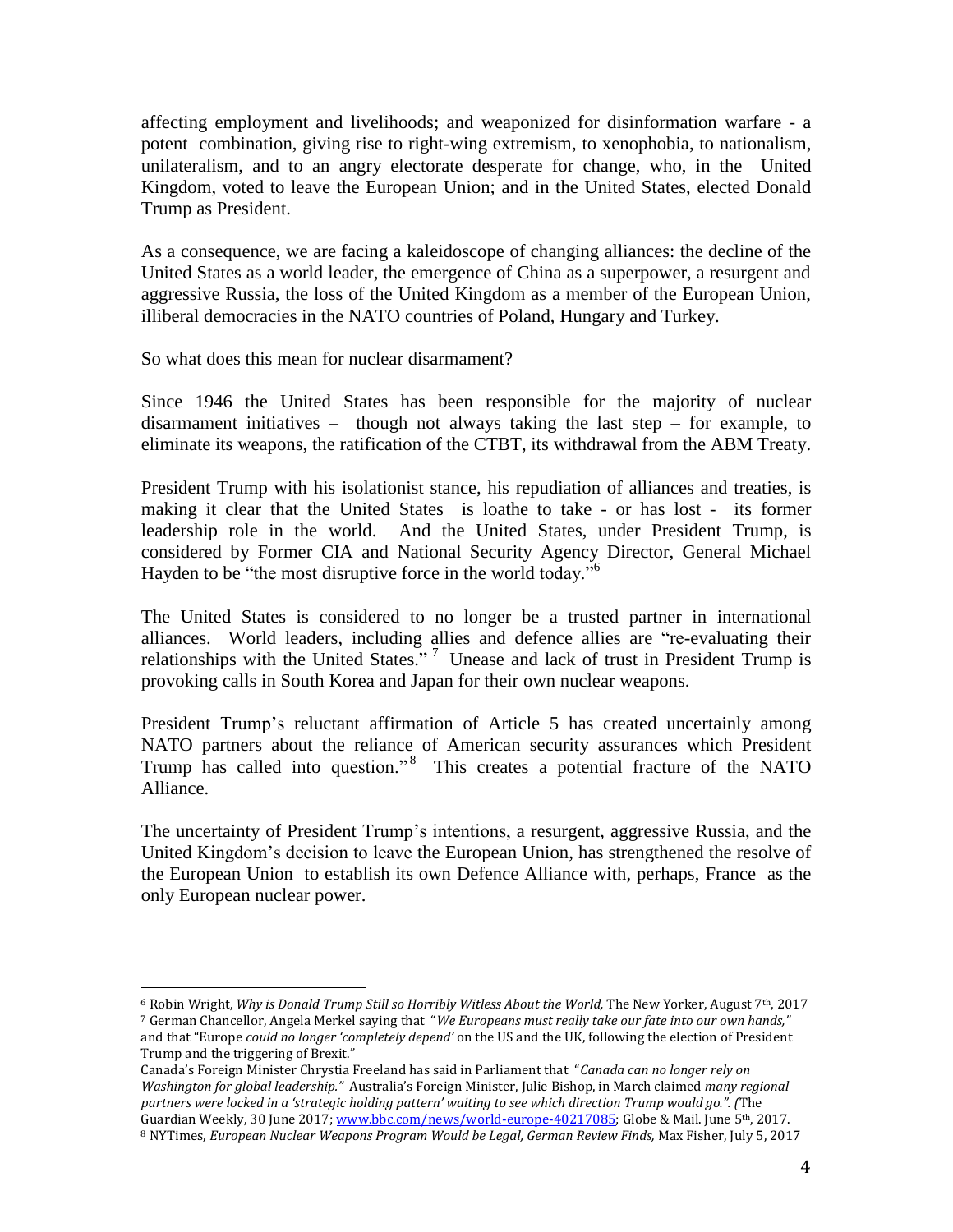Rather than take the opportunity to rid itself of US tactical nuclear weapons on its soil and Russian tactical nuclear weapons at the borders, and requesting the US and Russia to remove them to storage in their home countries as advocated by Global Zero, Germany sought, and received legal advice, that it could "finance the British or French nuclear weapons programs in exchange for their protection…. and "could legally base nuclear warheads on German soil." It ascertained, also, that "The European Union could do the same if it changed its budgeting rules."<sup>9</sup>.<sup>10</sup> This would surely weaken the NATO Alliance – at least with regard to its Nuclear Weapons Policy.

Another potential NATO fracture comes from Turkey which signed an Agreement with Russia to buy a Long Range Air and Missile Defence system – a system not compatible with current NATO missile defence systems. Moreover, Turkey refused to allow German lawmakers to visit troops at Turkey's main NATO base. Germany, as a consequence, has withdrawn its troops from Turkey.

The predominant destabilizing force in relations between Russia and the United States and NATO is the US missile defence system which has its roots in the United States 2002 withdrawal from the US-Russia bilateral Anti-Ballistic Missile Treaty (ABM). The US withdrawal has been said to be to the cause of Russia's development and deployment of a ground-launched cruise missile – a violation of the (1987) Intermediate-Range Nuclear Forces (INF) Treaty.

The United States - rather than stand down and/or eliminate its missile defence, has plans to escalate weapon buildup and counter with its own road-mobile ground-launched cruise missile. And the great spiral of weaponry continues - out of control - and at enormous potential human, social and economic cost.

The immediate future is bleak for nuclear disarmament. The brightest star on the horizon is the possibility of an election in the U.K. within the next six months, which a weakened Theresa May may lose. A newly-elected Labour government, with Jeremy Corbyn as Prime Minister would, he says, "be committed to remove nuclear weapons from the world."<sup>11</sup> If he follows through, this would, in all likelihood destroy the U.S., France, UK trio, and perhaps motivate China and Russia – and maybe even India -to begin the disarmament process. It would also mean a radical change to NATO's Nuclear Weapons policy.

Another light on the horizon is the Nuclear Weapons Ban Treaty*.* This *is* a necessary and long overdue first step to the total elimination of nuclear weapons. Because the NPT was deliberately crafted to be vague on the issue of elimination, the Ban Treaty is an essential and welcome complement to the Nuclear Non-Proliferation Treaty.

<sup>1</sup> <sup>9</sup> *European Nuclear Weapons Program Would be Legal, German Review Finds,* Max Fisher, NYTimes, July 5th, 2017

<sup>10</sup> *Fearing U.S. Withdrawal, Europe Considers Its Own Nuclear Deterrent,* Max Fisher, NYTimes,6th March 2017 <sup>11</sup> *Jeremy Corbyn tells Trump and Kim to stop the 'war of rh*etoric.' He said any future Labour government would be committed to remove nuclear weapons from the world "The Guardian", August 13, 2017